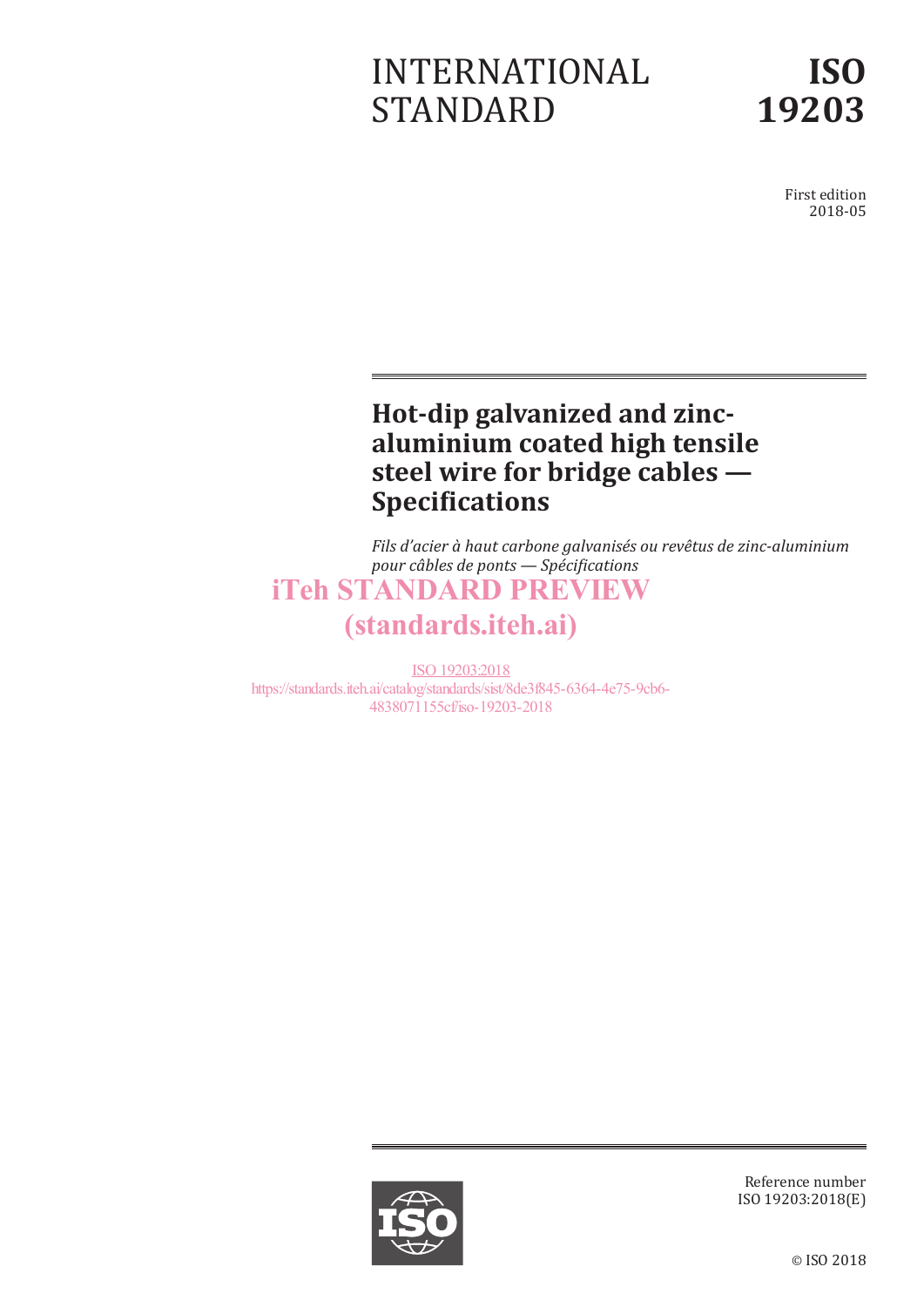# iTeh STANDARD PREVIEW (standards.iteh.ai)

ISO 19203:2018 https://standards.iteh.ai/catalog/standards/sist/8de3f845-6364-4e75-9cb6- 4838071155cf/iso-19203-2018



### **COPYRIGHT PROTECTED DOCUMENT**

#### © ISO 2018

All rights reserved. Unless otherwise specified, or required in the context of its implementation, no part of this publication may be reproduced or utilized otherwise in any form or by any means, electronic or mechanical, including photocopying, or posting on the internet or an intranet, without prior written permission. Permission can be requested from either ISO at the address below or ISO's member body in the country of the requester.

ISO copyright office CP 401 • Ch. de Blandonnet 8 CH-1214 Vernier, Geneva Phone: +41 22 749 01 11 Fax: +41 22 749 09 47 Email: copyright@iso.org Website: www.iso.org

Published in Switzerland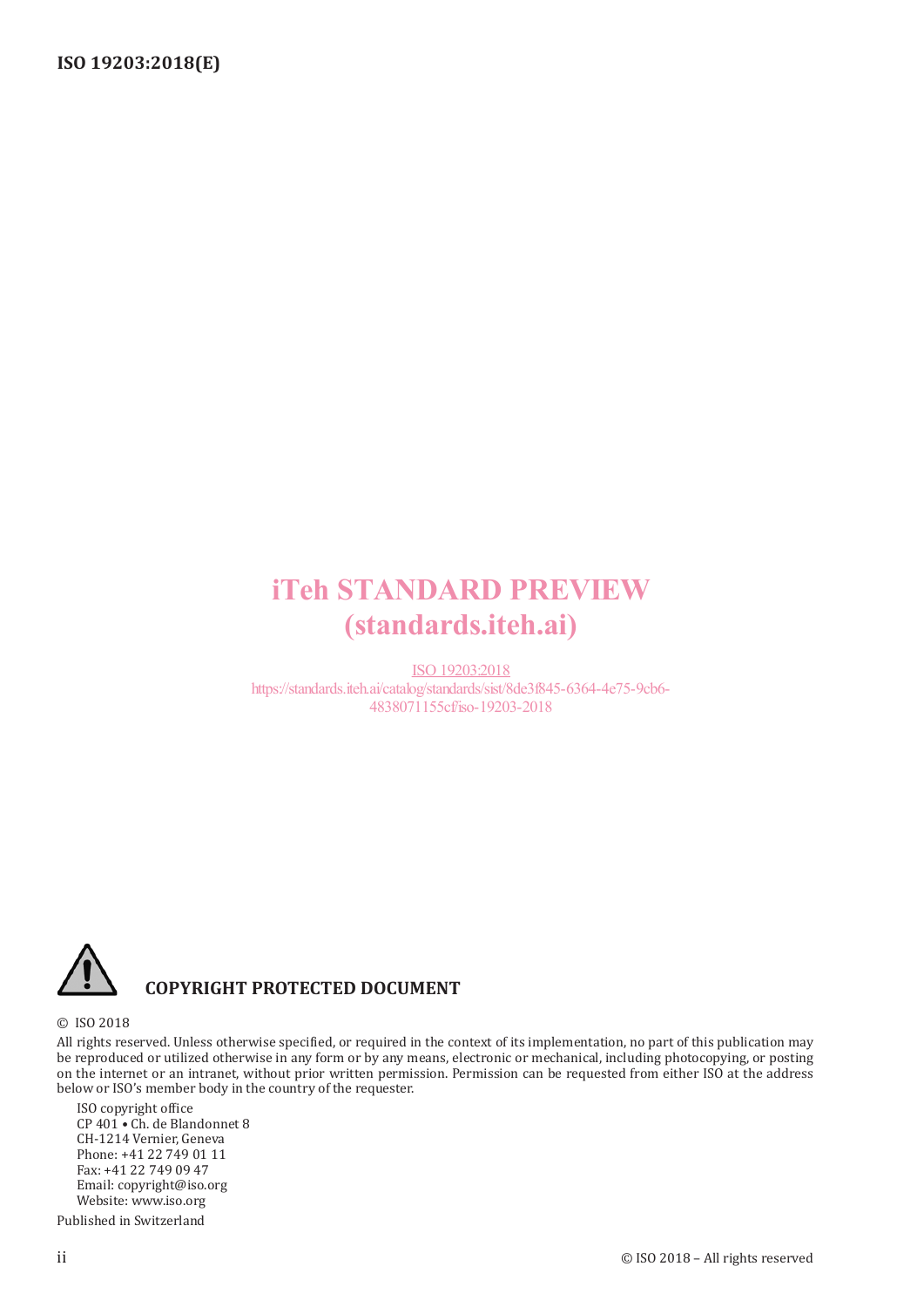Page

### **Contents**

| 1  |                                                                         |                                                                                                                                                                                                                                                                                                                                           |  |  |  |  |  |
|----|-------------------------------------------------------------------------|-------------------------------------------------------------------------------------------------------------------------------------------------------------------------------------------------------------------------------------------------------------------------------------------------------------------------------------------|--|--|--|--|--|
| 2  |                                                                         |                                                                                                                                                                                                                                                                                                                                           |  |  |  |  |  |
| 3  |                                                                         |                                                                                                                                                                                                                                                                                                                                           |  |  |  |  |  |
| 4  |                                                                         |                                                                                                                                                                                                                                                                                                                                           |  |  |  |  |  |
| 5  | Designation of the product 33                                           |                                                                                                                                                                                                                                                                                                                                           |  |  |  |  |  |
| 6  | Information needed by the manufacturer <b>Energy and Service 2016</b> 4 |                                                                                                                                                                                                                                                                                                                                           |  |  |  |  |  |
| 7  |                                                                         |                                                                                                                                                                                                                                                                                                                                           |  |  |  |  |  |
|    | 7.1<br>7.2<br>7.3<br>7.4                                                | 7.2.1<br>7.2.2<br>7.2.3<br>7.2.4<br>Appearance 6                                                                                                                                                                                                                                                                                          |  |  |  |  |  |
| 8  |                                                                         | Inspection 7                                                                                                                                                                                                                                                                                                                              |  |  |  |  |  |
|    | 8.1<br>8.2<br>8.3<br>8.4                                                | Inspection and inspection documents<br>Number of samples and test pieces<br>7<br>Evaluation of test results adards.itch.ai) Sorting and reprocessing 8                                                                                                                                                                                    |  |  |  |  |  |
| 9  |                                                                         |                                                                                                                                                                                                                                                                                                                                           |  |  |  |  |  |
|    | 9.1<br>9.2                                                              | Testing of standard properties and archives and the Standard State of the Standard State of the Standard Standard Standard Standard Standard Standard Standard Standard Standard Standard Standard Standard Standard Standard<br>9.1.1<br>9.1.2<br>9.1.3<br>9.1.4<br>9.1.5<br>9.1.6<br>9.1.7<br>9.1.8<br>9.2.1<br>9.2.2<br>9.2.3<br>9.2.4 |  |  |  |  |  |
| 10 | 10.1                                                                    |                                                                                                                                                                                                                                                                                                                                           |  |  |  |  |  |
|    | 10.2<br>10.3<br>10.4                                                    |                                                                                                                                                                                                                                                                                                                                           |  |  |  |  |  |
|    |                                                                         |                                                                                                                                                                                                                                                                                                                                           |  |  |  |  |  |
|    |                                                                         |                                                                                                                                                                                                                                                                                                                                           |  |  |  |  |  |
|    |                                                                         | Annex C (informative) Calculation of the density of steel wire and diameter of bare steel wire13                                                                                                                                                                                                                                          |  |  |  |  |  |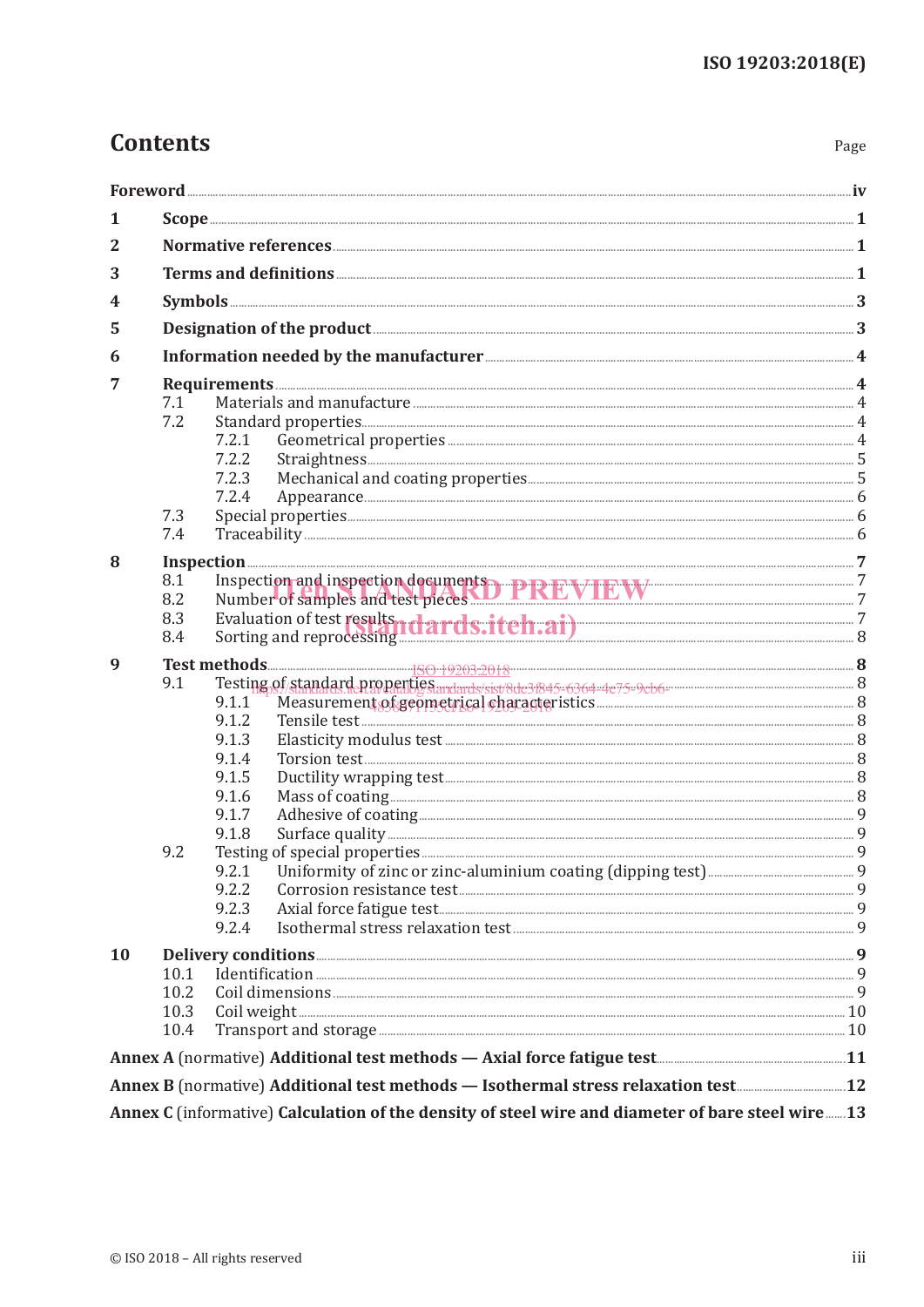### **Foreword**

ISO (the International Organization for Standardization) is a worldwide federation of national standards bodies (ISO member bodies). The work of preparing International Standards is normally carried out through ISO technical committees. Each member body interested in a subject for which a technical committee has been established has the right to be represented on that committee. International organizations, governmental and non-governmental, in liaison with ISO, also take part in the work. ISO collaborates closely with the International Electrotechnical Commission (IEC) on all matters of electrotechnical standardization.

The procedures used to develop this document and those intended for its further maintenance are described in the ISO/IEC Directives, Part 1. In particular the different approval criteria needed for the different types of ISO documents should be noted. This document was drafted in accordance with the editorial rules of the ISO/IEC Directives, Part 2 (see www.iso.org/directives).

Attention is drawn to the possibility that some of the elements of this document may be the subject of patent rights. ISO shall not be held responsible for identifying any or all such patent rights. Details of any patent rights identified during the development of the document will be in the Introduction and/or on the ISO list of patent declarations received (see www.iso.org/patents).

Any trade name used in this document is information given for the convenience of users and does not constitute an endorsement.

For an explanation on the voluntary nature of standards, the meaning of ISO specific terms and expressions related to conformity assessment, as well as information about ISO's adherence to the<br>World Trade Organization (WTO) principles in the Technical Barriers to Trade (TBT) see the following World Trade Organization (WTO) principles in the Technical Barriers to Trade (TBT) see the following URL: <u>www.iso.org/iso/foreword.html</u>. (standards.iteh.ai)

This document was prepared by Technical Committee ISO/TC 17, *Steel*, Subcommittee SC 17, *Steel wire rod and wire products*. ISO 19203:2018

https://standards.iteh.ai/catalog/standards/sist/8de3f845-6364-4e75-9cb6- 4838071155cf/iso-19203-2018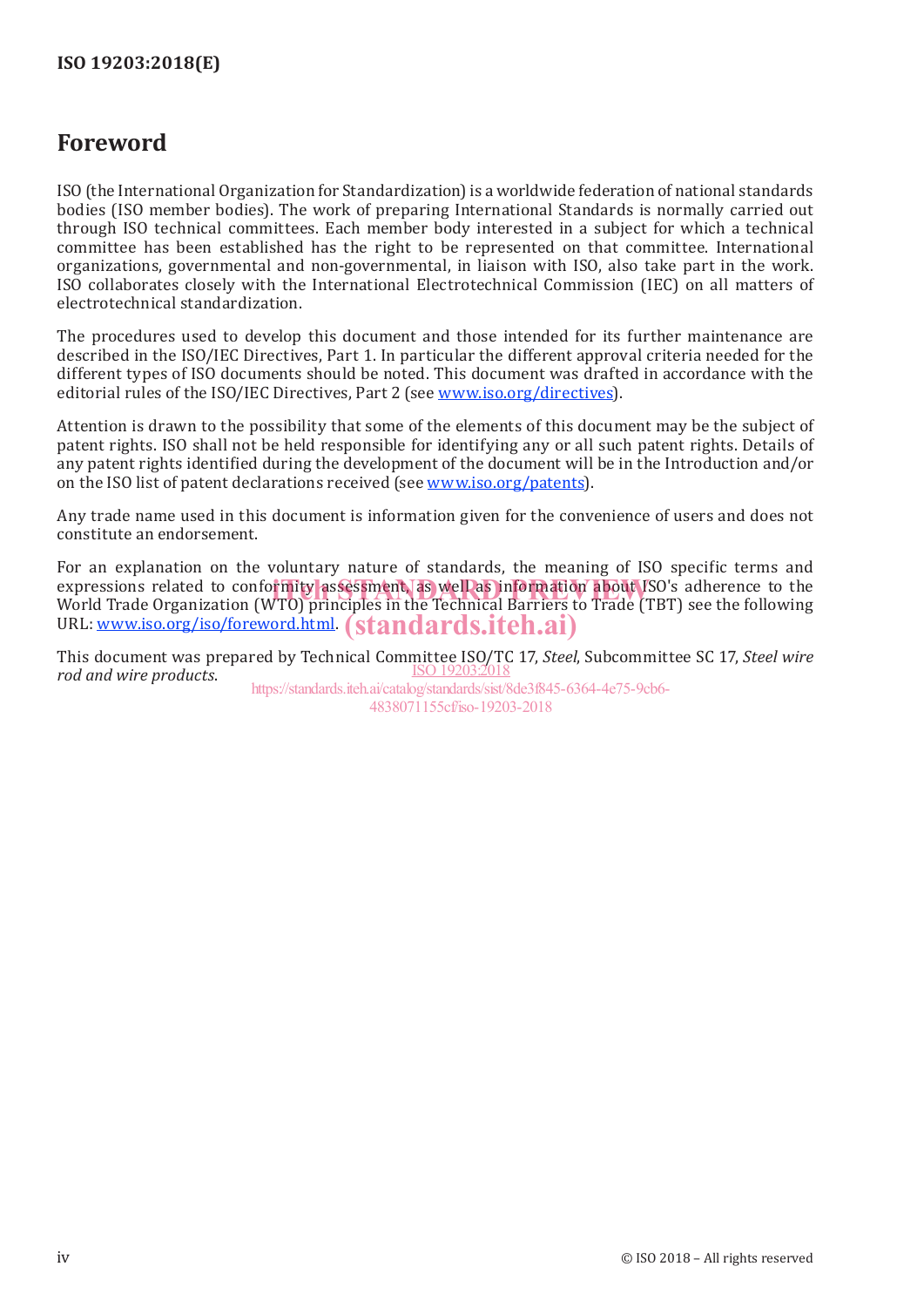### **Hot-dip galvanized and zinc-aluminium coated high tensile steel wire for bridge cables — Specifications**

#### **1 Scope**

This document specifies the requirements for hot-dip galvanized (hereinafter referred to as zinc coated) and zinc-aluminium coated high tensile wires, which are widely used in parallel wire cables or semi-parallel wire cables for suspension bridges, stay bridges and other structures involving the use of parallel wires.

#### **2 Normative references**

The following documents are referred to in the text in such a way that some or all of their content constitutes requirements of this document. For dated references, only the edition cited applies. For undated references, the latest edition of the referenced document (including any amendments) applies.

ISO 752:2004, *Zinc ingots*

ISO 6892-1, *Metallic materials — Tensile testing — Part 1: Method of test at room temperature* ISO 7800, *Metallic materials* **h** Wire Asimple torsion test **REVIEW** ISO 7802, *Metallic materials* — Wire<sup>t</sup> a Wrapping test teh.ai)

ISO 7989-2, Steel wire and wire products <sub>ISO</sub>Non-ferrous metallic coatings on steel wire — Part 2: Zinc or zinc-alloy coating https://standards.iteh.ai/catalog/standards/sist/8de3f845-6364-4e75-9cb6-

ISO 9227, *Corrosion tests in artificial atmospheres — Salt spray tests* 4838071155cf/iso-19203-2018

ISO 10474:2013, *Steel and steel products — Inspection documents*

ISO 15630-3:2010, *Steel for the reinforcement and prestressing of concrete — Test methods — Part 3: Prestressing steel*

ISO 16120-1, *Non-alloy steel wire rod for conversion to wire — Part 1: General requirements*

ISO 16120-4, *Non-alloy steel wire rod for conversion to wire — Part 4: Specific requirements for wire rod for special applications*

ISO 22034-2, *Steel wire and wire products — Part 2: Tolerances on wire dimensions*

ASTM B 997, *Standard specification for Zinc-Aluminum alloy in ingot form for hot-dip coatings*

#### **3 Terms and definitions**

For the purposes of this document, the following terms and definitions apply.

ISO and IEC maintain terminological databases for use in standardization at the following addresses:

- IEC Electropedia: available at https://www.electropedia.org/
- ISO Online browsing platform: available at https://www.iso.org/obp

**3.1**

**wire rod**

hot rolled steel delivered in coils, used for cold working treatments such as wire drawing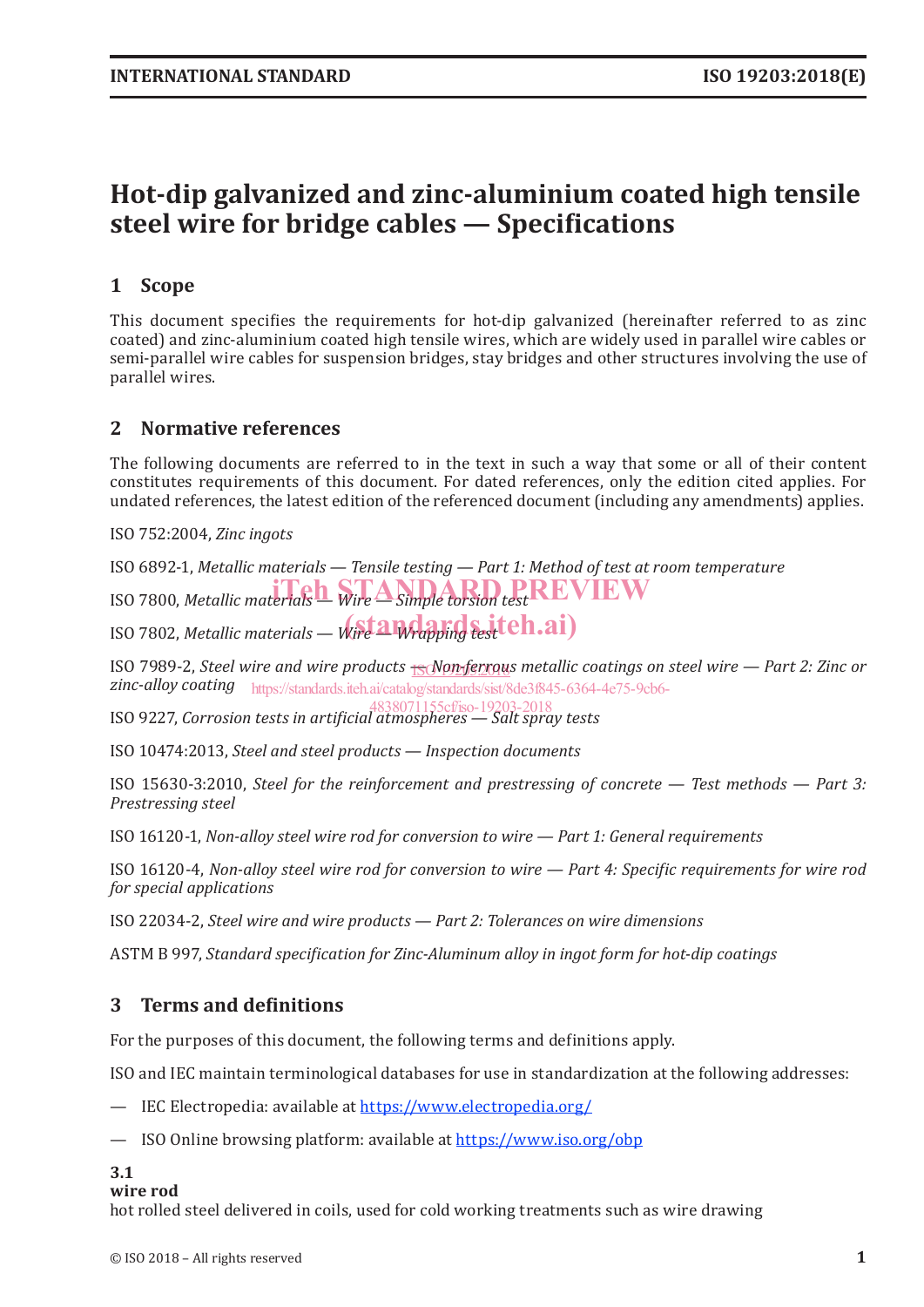#### **3.2**

#### **bare steel wire**

product manufactured by cold working *wire rod* (3.1) that is in a suitable metallurgical condition for cold working

#### **3.3**

#### **hot-dip zinc coated steel wire**

hot-dip galvanized coated steel wire steel wire that is coated with zinc in a bath of molten zinc

#### **3.4**

#### **zinc-aluminium coated steel wire**

steel wire that is coated with zinc-aluminium alloy in a bath of molten zinc-aluminium alloy

Note 1 to entry: In this document, "steel wire" or "wire" refers to zinc or zinc-aluminium coated steel wire, unless otherwise specified.

#### **3.5**

#### **stabilized wire**

steel wire that is given a final thermo-mechanical treatment

#### **3.6**

**3.7**

#### **out-of-round**

arithmetic difference between the maximum and minimum diameters of the steel wire at the same cross section

### iTeh STANDARD PREVIEW

#### **semi-parallel wire cable**

semi-parallel wire cable<br>specified number of steel wires bundled together with a maximum lay angle of 4°

Note 1 to entry: Semi-parallel wire cables are usually **Red for cable** stayed bridge and suspenders for suspension and arch bridges. https://standards.iteh.ai/catalog/standards/sist/8de3f845-6364-4e75-9cb6- 4838071155cf/iso-19203-2018

#### **3.8**

#### **unit of manufacture**

coil of steel wire produced from one coil of *wire rod* (3.1)

#### **3.9**

#### **unit of product**

coil of steel wire delivered to a customer

Note 1 to entry: The unit of product is either the *unit of manufacture* (3.8) or a smaller coil cut from a unit of manufacture.

#### **3.10**

#### **unit of inspection**

quantity of product presented at any one time for examination and release purposes

#### **3.11**

#### **inspection**

conformity evaluation by observation and judgement accompanied as appropriate by measurement, testing or gauging

#### **3.12**

#### **factory production control**

permanent internal production control exercised by the manufacturer

#### **3.13**

#### **standard property**

property prescribed as part of *factory production control* (3.12) requirements for every unit of *inspection* (3.10)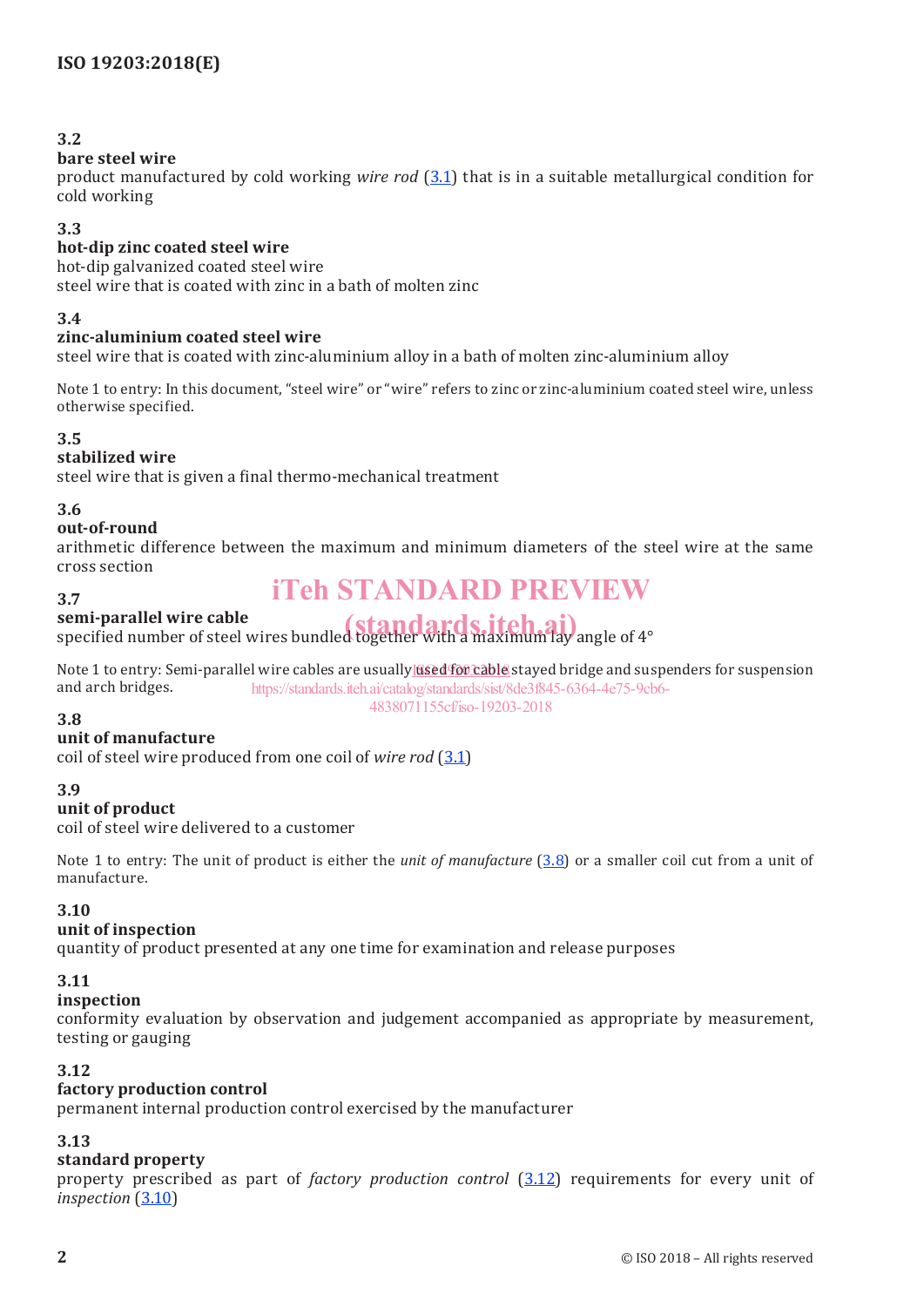#### **3.14**

#### **special property**

property prescribed that are not determined as part of *factory production control* (3.12) requirements

#### **3.15**

#### **maximum**

value which no test result shall exceed

#### **3.16**

#### **minimum**

value below which no test result shall fall

#### **3.17**

#### **unit heat of steel**

quantity of steel corresponding to the same single melting operation identified by a single number so designated by the steel manufacturer(s)

#### **4 Symbols**

| <b>Symbol</b>         | Unit            | <b>Designation</b>                                                                             | Reference                         |  |
|-----------------------|-----------------|------------------------------------------------------------------------------------------------|-----------------------------------|--|
| A                     | $\%$            | percentage of elongation after fracture                                                        | 7.2.3                             |  |
| d                     | mm              | nominal diameter of the steel wire                                                             | <u>7.2, 7.3, Annex A, Annex C</u> |  |
| E                     | GPa             | modulus of elasticity                                                                          | 7.2.3, 9.1.3                      |  |
| $\varepsilon_{\rm x}$ | Ĥ               | value of the strain for a force equal to x LL V                                                | 9.1.3                             |  |
| Fm                    | <b>KN</b>       | minimum ultimate tensile force (or guaranteed<br>ultimate tensile force), $Fm = R_m \times Sn$ | 9.1.3                             |  |
| $F_r$                 | <b>KN</b>       | fluctuating force range in the axial load fatigue test $\sqrt{7.3}$                            |                                   |  |
| $h_{\rm b}$           | mm              | how height in the plane of bow R45.                                                            | <u>7.2</u>                        |  |
| $R_{\rm m}$           | MPa             | ultimate tensile strength 03-2018                                                              | 7.2, 7.3                          |  |
| $L_0$                 | mm              | gauge length (without force on the test piece)                                                 | 7.2, 9.1.2                        |  |
| $R_{p0,2}$            | MPa             | 0,2 % offset proof strength                                                                    | 7.2                               |  |
| Sn                    | mm <sup>2</sup> | nominal cross sectional area of the steel wire                                                 | 7.2, 7.3                          |  |

#### **5 Designation of the product**

The steel wire shall be ordered in accordance with this document and be designated as follows:

- a) ISO 19203;
- b) nominal diameter, in millimetres;
- c) nominal tensile strength, in MPa;
- d) coating type;
- e) a suffix "R" to indicate when relaxation properties are specified, e.g. 1 960R.

NOTE "Zn" is used for hot-dip zinc coated and "ZnAl" for zinc-aluminium alloy coated.

EXAMPLE 1 Zinc coated steel wire with nominal diameter 5 mm and nominal tensile strength 1 960 MPa is designated

ISO 19203-5,00-1960-Zn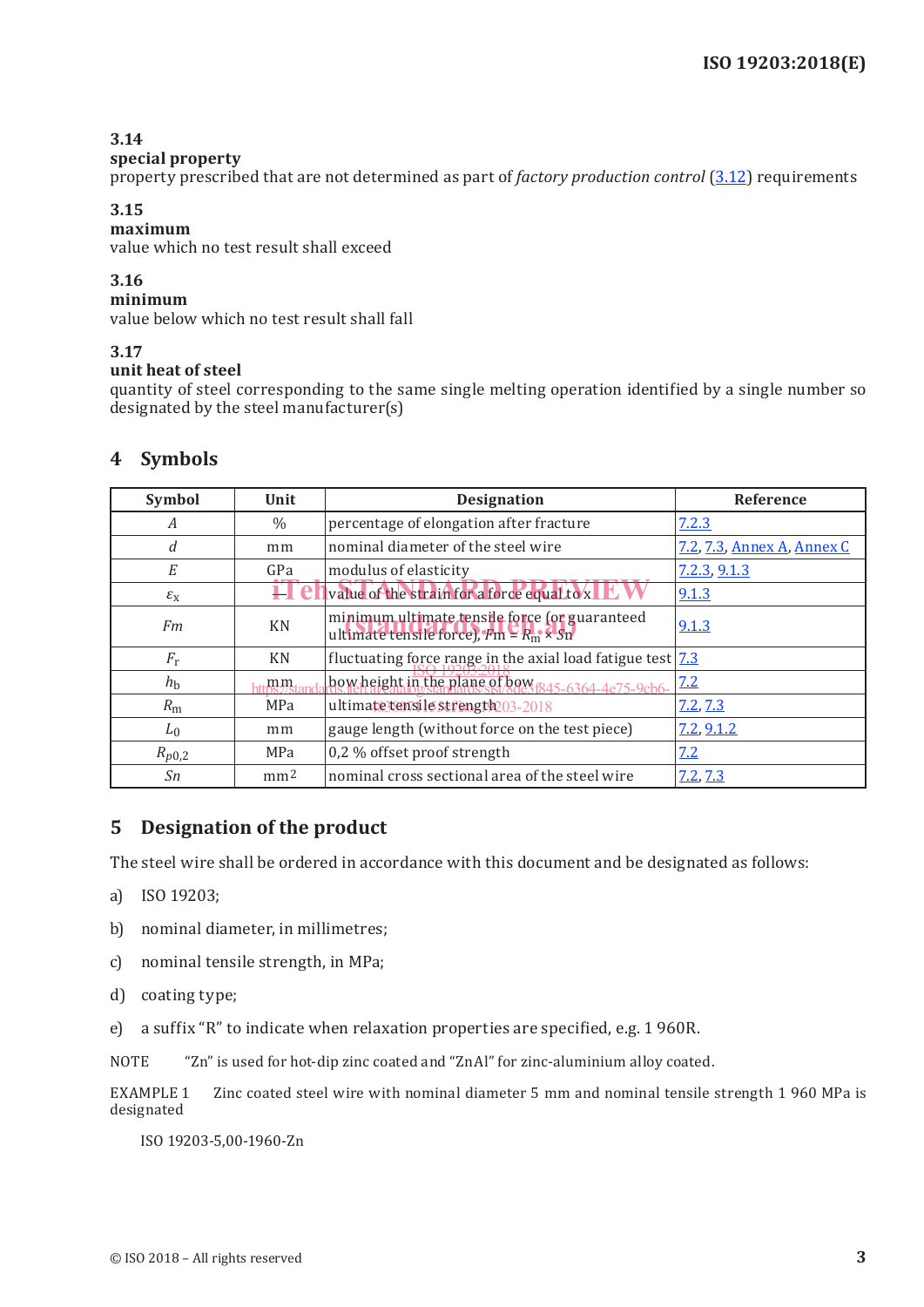EXAMPLE 2 Zinc-aluminium coated steel wire with nominal diameter 7 mm and nominal tensile strength 1 860 MPa is designated

ISO 19203-7,00-1860-ZnAl

EXAMPLE 3 Zinc coated steel wire with nominal diameter 5 mm and nominal tensile strength 1 960 MPa, when relaxation property specified, is designated

ISO 19203-5,00-1960R-Zn

#### **6 Information needed by the manufacturer**

The following information shall be obtained by the manufacturer at the time of enquiry and order:

- designation of the product in accordance with Clause 5;
- packaging and protection requirements and, in the case of products supplied in bundles, the maximum mass of the bundles;
- requirements for documentary information to accompany the delivery (i.e. delivery note, type and content of inspection document, copies of force/extension diagrams);
- special requirements for labelling.

#### **7 Requirements** iTeh STANDARD PREVIEW

# **7.1 Materials and manufacture** (standards.iteh.ai)

**7.1.1** The bare steel wires shall be produced from wire rod that conforms to ISO 16120-1 and ISO 16120-1 ISO 16120-4. https://standards.iteh.ai/catalog/standards/sist/8de3f845-6364-4e75-9cb6-

4838071155cf/iso-19203-2018

**7.1.2** Zinc ingot metal shall conform to ZN-3 or higher under ISO 752:2004, 6.1. ZnAl ingot shall conform to ASTM B 997.

**7.1.3** Bare steel wires shall be zinc or zinc-aluminium coated after drawing.

**7.1.4** Coated wires may be stabilized depending on the final product relaxation requirement. Stabilized steel wire requirements shall be specified by the customer.

**7.1.5** Welding points present in steel wire rod before the drawing process are acceptable if agreed between manufacturer and customer.

Mechanical properties of the welding points and the number of welding points shall be agreed between the manufacturer and the customer.

#### **7.2 Standard properties**

#### **7.2.1 Geometrical properties**

The geometrical properties shall be defined by a nominal diameter, *d*, permitted deviation on nominal diameter and out-of-round which all include the metallic coating, see Table 1.

NOTE 1 Generally, 5 mm steel wires are used in the main cables of suspension bridges, and 7 mm wires in cables of cable-stayed bridges. Steel wires with other dimensions can be supplied if agreed between the manufacturer and the customer.

NOTE 2 The calculation of the density of steel wires and diameter of bare steel wire is described in Annex C.